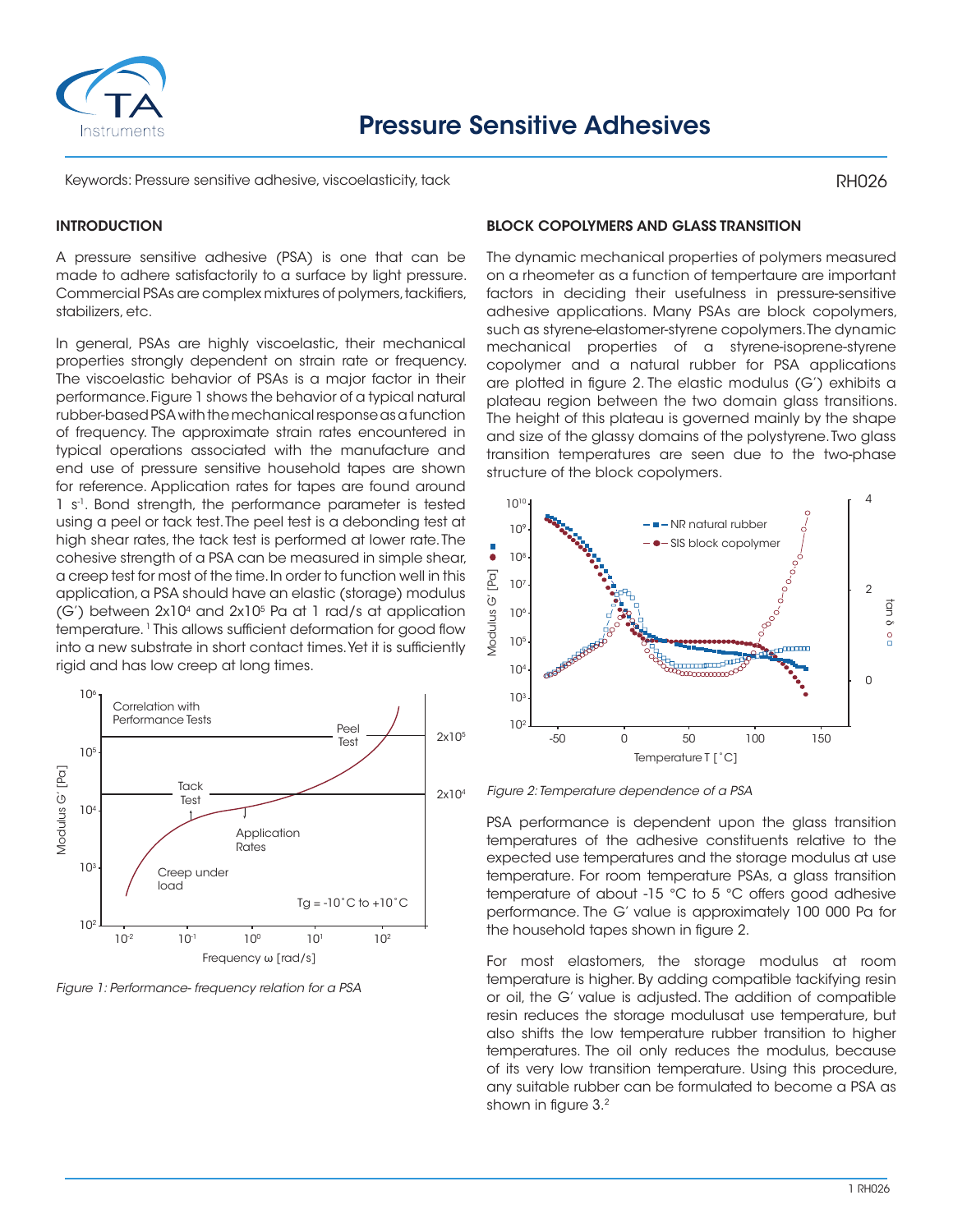

*Figure 3: PSA performance window*

## LATEX PSAs AND MOLECULAR WEIGHT DISTRIBUTION

For latex PSA applications, the molecular weight distribution is an important consideration. Elastomers with broad molecular weight distributions typically show better performance than materials with narrow molecular weight distributions, The concept of tackifying resins functioning as solid solvents for portions of the elastomer has been used for many years to explain the need for a broad molecular weight distribution. Figure 4 shows the differences in dynamic behavior of two PSAs with different molecular weight distribution. Without the correct molecular weight distribution, the desired balance of tack and strength cannot be obtained.



*Figure 4: Latex pressure sensitive adhesive*

#### SOLVENT AND WATER-BASED ADHESIVES

Solvent- and water-based adhesives are often applied using techniques that have complex flow characteristics. Careful analysis of the flow properties of these dispersed adhesives is required to ensure proper application. Spraying, roller coating, and calendering are three of the techniques used to apply adhesives to a surface. Wood, plastic, and paper are possible substrates. Rheological measurements are often used to analyze flow problems that occur with these coating processes.

An adhesive must flow easily upon leaving a spray gun or roller and then remain smooth and drip-free as soon as it is applied to the surface. Complete and uniform coverage are required. Acrylic polymer cements dissolved in volatile solvents as well as vinyl acetate latex formulations - the common "white glue" - are two examples of solvent- and water-based adhesives.

The application characteristics of an adhesive coating can be predicted by monitoring the elastic modulus (G') and the viscosity (η\*) versus frequency. As shown in Figure 5, these rheological data can distinguish between good and poor water-based spray adhesives. Sample A's viscosity decreases drastically with increasing frequency, as compared to Sample B. This is an example of shear thinning behavior. Shear thinning is desirable for an adhesive so that it forms a uniform coating during application. In fact, Sample A did apply uniformly, while Sample B was uneven during application.



*Figure 5: Water based spray adhesive*

## PROBE TRACK

A pressure-sensitive adhesive (PSA) is one that adheres instantaneously to most solid surfaces upon application of a light pressure to the adhesive film. This behavior is a consequence of the adhesive being permanently "tacky."

One method of measuring PSA tack is the probe tack test defined by ASTM test D 2979-77. The test employs a cylindrical steel probe (type 304 stainless steel) 5.0 mm in diameter machined at one end 90" to the longitudinal axis. The probe is brought in contact with a PSA film at a fixed stress (usually 10 kPa) for one second, then removed at a constant rate. The maximum force to pull the probe away is recorded, and this maximum force is defined as the sample's tack.

Using the linear testing modes of the ARES and RSA rheometers and the appropriate tack fixtures, tack tests can be easily and accurately performed. Besides measuring the maximum force with increased precision, the entire stress versus displacement (strain) history during the probe-PSA contact is recorded. Figure 6 shows the stress-strain curves obtained for a polyisobutylene and a polyethylhexylacrylate adhesive. From these the energy to failure can be calculated directly.<sup>3</sup>